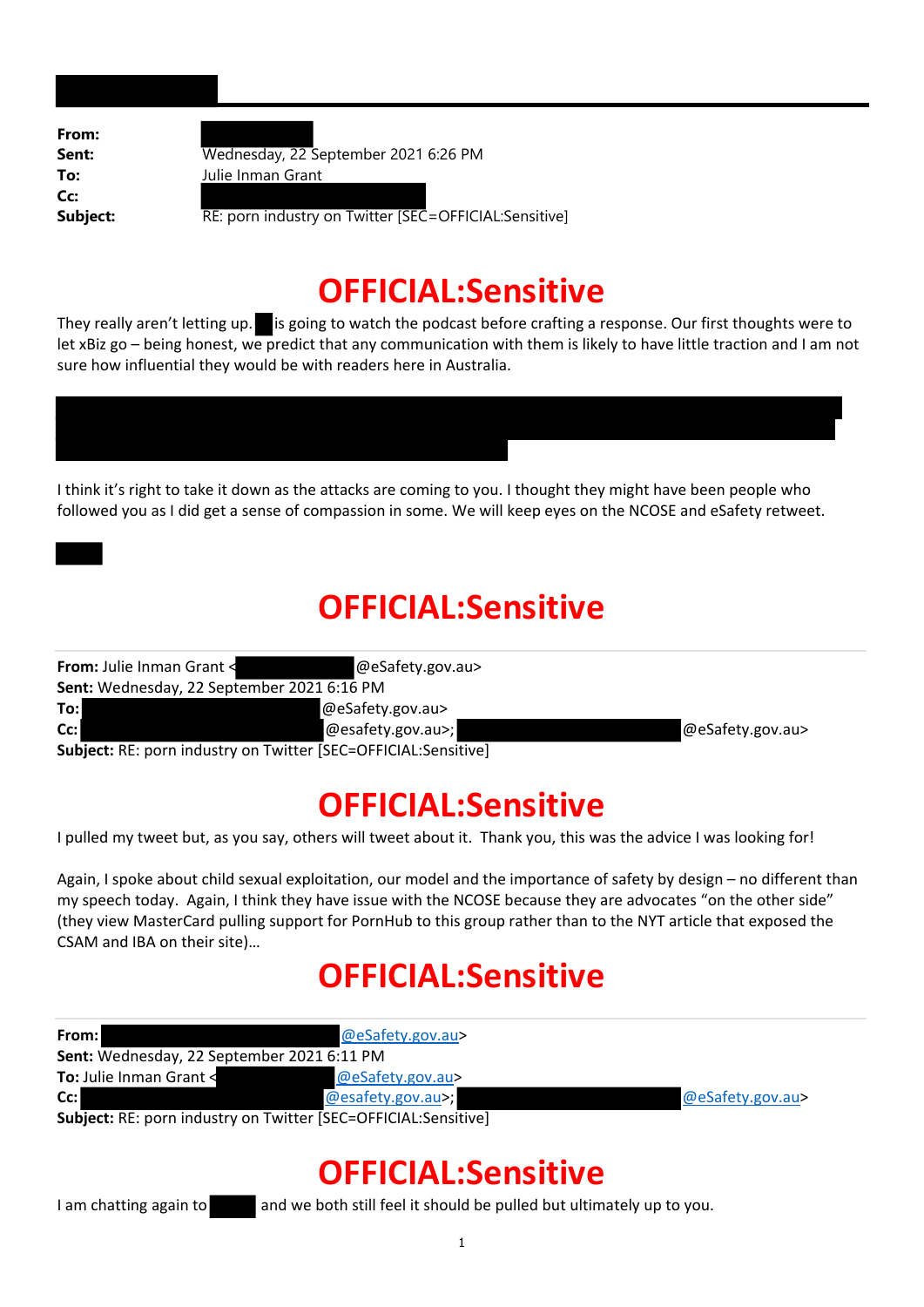# **OFFICIAL:Sensitive**

| <b>From:</b> Julie Inman Grant <                                | @eSafety.gov.au>  |                  |
|-----------------------------------------------------------------|-------------------|------------------|
| <b>Sent:</b> Wednesday, 22 September 2021 6:08 PM               |                   |                  |
| To:l                                                            | @eSafety.gov.au>  |                  |
| $Cc$ :                                                          | @esafety.gov.au>; | @eSafety.gov.au> |
| Subject: PE: norn industry on Twitter [SEC-OEEICIAL: Sensitive] |                   |                  |

**Subject:** RE: porn industry on Twitter [SEC=OFFICIAL:Sensitive]

# **OFFICIAL:Sensitive**

Thanks . No, none of this comments are true and they are not "my" followers – they are activists in the US porn industry. We can touch base on this tomorrow, thanks. Julie

## **OFFICIAL:Sensitive**

| From:                                                          | @eSafety.gov.au>  |                  |
|----------------------------------------------------------------|-------------------|------------------|
| Sent: Wednesday, 22 September 2021 6:06 PM                     |                   |                  |
| To: Julie Inman Grant <                                        | @eSafety.gov.au>  |                  |
| $Cc$ :                                                         | @esafety.gov.au>; | @eSafety.gov.au> |
| Subject: RE: porn industry on Twitter [SEC=OFFICIAL:Sensitive] |                   |                  |
| Importance: High                                               |                   |                  |

# **OFFICIAL:Sensitive**

Hi Julie,

Thank you. You have raised a number of issues here that I will respond to tomorrow but in the meantime, I would strongly recommend that you do not reply to any of these and also if you feel so, I would consider removing the post. NCOSE will still be promoting your podcast of course, but we don't need your promotion at this point. The comments are extremely concerning if they are true (and if these are your personal followers, it's a good indication to say that we should be concerned about NCOSE and our link to them). Also, given the time zone, it's probably better to act now before the international folk are in full swing of their day?

Interestingly, there has been no negative comments on eSafety re‐post from NCOSE. The only comment is from NCOSE so I would consider leaving that for now. It has no commentary promoting NCOSE in any way and is a simple re‐tweet.

I have also asked to keep an eye on this if anything further develops.

will have a draft reply for xBiz for us tomorrow.

# **OFFICIAL:Sensitive**

| <b>From:</b> Julie Inman Grant <           | @eSafety.gov.au> |
|--------------------------------------------|------------------|
| Sent: Wednesday, 22 September 2021 4:03 PM |                  |
| To:l                                       | @eSafety.gov.au> |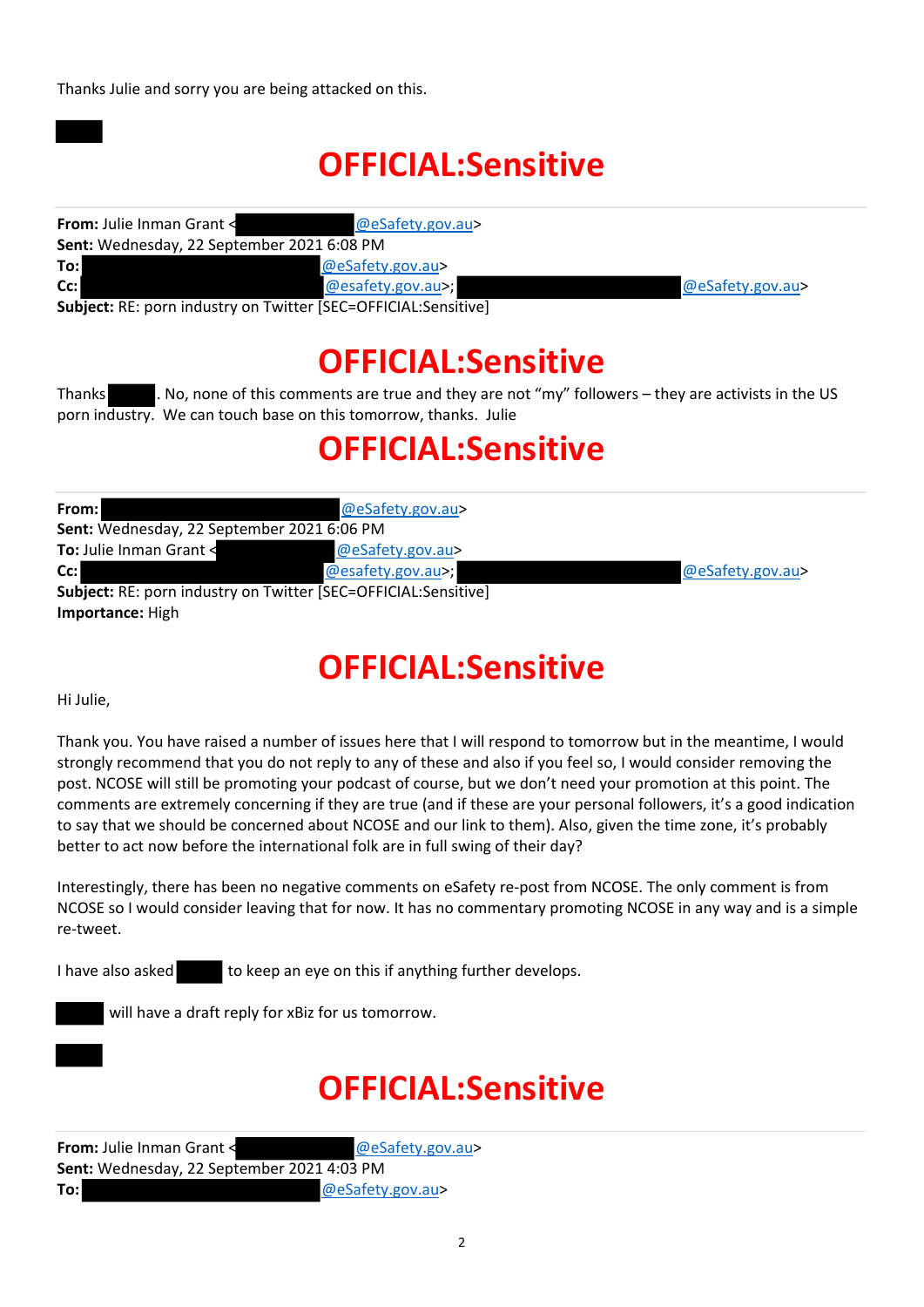**Subject:** RE: porn industry on Twitter [SEC=OFFICIAL:Sensitive]

#### **OFFICIAL:Sensitive**

Hi – If Meltwater isn't tracking the @tweetinjules handle, it should because me as a person and me as the eSafety Commissioner and my twitter handle are one in the same. I don't use this handle to tweet my personal opinions – pretty much everything I tweet is related to this role. So, if this is the distinction being made, that is a policy change and is consistent with how , the first eSafety Commissioner ran his twitter profile as well.

As the eSafety Commissioner, people will continue to tweet at me as an individual, particularly those who have a gripe, so I think to manage the overall brand and reputation of @esafetyoffice, this needs to be considered too. As I know you will agree, social is an important overall part of our comms strategy so if sin't tracking this for now (and she is usually pretty well across this), we might look at other ways to create this situational awareness?

Now that these new powers and the AV road map have put us – as an Office – squarely in the midst of the "porn wars", we'll have to steel ourselves a bit but we'll also need think about ways we combat mis‐truths or misinformation and to say we oppose LGBTIQ+ education – when we have materials on our website and I just did that very open interview with Joy FM – I would have thought that would be another indirect but credible way to counter this kind of allegation without engaging directly with the individual tweeters.

Yes, this podcast was done in July and only came out now – I don't generally rely on Wikipedia entries but part of the invitations process should include doing that due diligence on the organisations that ask me to speak or do an interview or podcast. There were no undertones of religion or morality in the interview – I merely talked about our role. This does not constitute an endorsement of any particular organisation.

In any case, I just want to know that you and the team are across all of this and taking a firm role in thinking about management of this now, and into the future – I think this will become our "new reality" but I don't want it to undermine all the really important work the team has been doing in so many areas.

Thanks, and happy to discuss!

Julie

## **OFFICIAL:Sensitive**

| From: I                                                        | @eSafety.gov.au>  |                  |
|----------------------------------------------------------------|-------------------|------------------|
| <b>Sent:</b> Wednesday, 22 September 2021 3:45 PM              |                   |                  |
| <b>To:</b> Julie Inman Grant <                                 | @eSafety.gov.au>  |                  |
| $Cc$ :                                                         | @esafety.gov.au>; | @eSafety.gov.au> |
| Subject: RE: porn industry on Twitter [SEC=OFFICIAL:Sensitive] |                   |                  |

## **OFFICIAL:Sensitive**

Hi Julie,

Sorry, I have not seen this. As mentioned before, we don't receive alerts on your personal Twitter. What I did see was a post this morning around the NCOSE event in XBiz. I was in a meeting with and at the time. I showed them immediately and **let me know she was going to be speaking with you and would alert you.** 

I looked into this social media post this morning and saw it had next to no traction. I haven't been made aware of any escalation.

I don't know enough about this without further investigation to offer advice. I looked into this earlier because this podcast/interview did not go via media or invites – although we had one for CESE back in early July so it's quite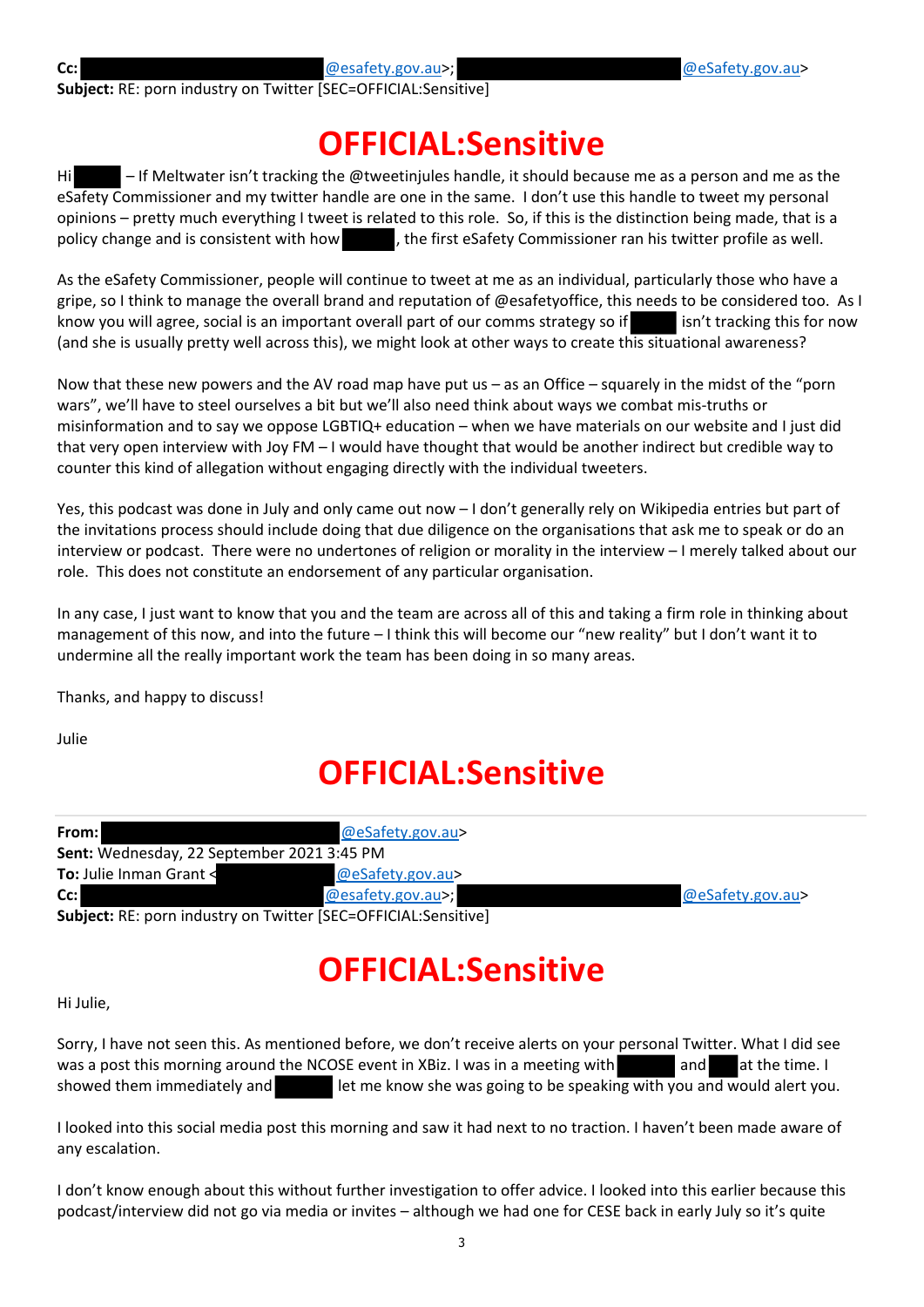possible I was on leave when it was going through the invitations discussion. The CESE event was offering payment for presentations so I remember that being an issue.

We did a hunt on NCOSE. I know that we have participated with them before as I remember has spoken of them. This is what you get when you search them. Is this accurate? Who recommended that we do this? Was due diligence done?



–

However, with regard to the article, I have discussed this as a media team and feel that the comment around the intention of the Act is inflammatory and we will prepare a response.

# **OFFICIAL:Sensitive**

.

| From: Julie Inman Grant <                  | @eSafety.gov.au>                                           |                  |
|--------------------------------------------|------------------------------------------------------------|------------------|
| Sent: Wednesday, 22 September 2021 3:18 PM |                                                            |                  |
| To:l                                       | @eSafety.gov.au>                                           |                  |
| Cc:                                        | @esafety.gov.au>;                                          | @eSafety.gov.au> |
|                                            | Subject: porn industry on Twitter [SEC=OFFICIAL:Sensitive] |                  |

#### **OFFICIAL:Sensitive**